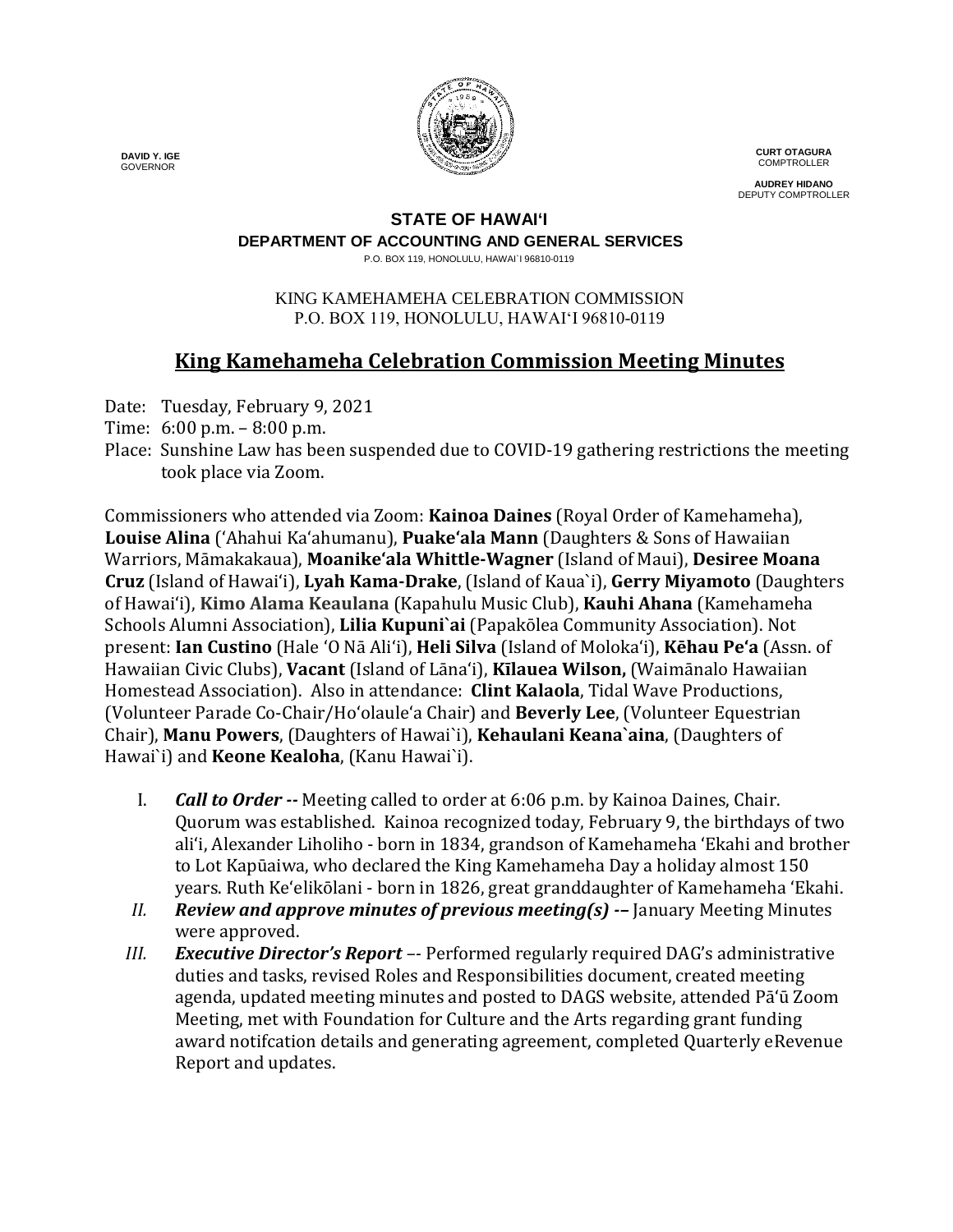*IV. Marketing and Communications* -*–* Confirmed with KGMB their proposal to film and air (5-6) 2 -3 minute segments featuring various elements related to the King Kamehameha Celebations statewide. In addition, we will have a marketing take over of the social media and website the week leading up to lei draping including five instudio interviews. Amy provided some suggested vignette formats and themes and there was discussion of what should the call to action be such as focus on education, i.e. Such as what are you doing to honor King Kamehameha this year? We hope to begin filming in March. Please forward any suggestions that you may have to Amy no later than Friday. Some topics discussed would be to focus on who Kamehameha was and is, the anniversary of the homestead act, float making, the return of the islands to the previous self sufficiency of the Hawaiian community such as growning our own food and the relavance of Prince Kuhio.

# **a.** *Original Segment Concepts Presented to HNN:*

- *i.* Review of Hawai`i Island relevance, i.e. birthplace of -- Hilo, Kohala, Kona -– Lei draping and parades
- *ii.* O`ahu -- Lei Draping and statue history (lost at sea) -- (Plumeria Farm footage, stringing and historical ceremonies that have taken place for over a century)
- *iii.* Maui/Kaua`i/Moloka`i -- Review of each islands festivities
- *iv.* Pā'ū from cultural practices collecting flowers to demonstration of wrapping
- *v.* History of Celebration showcasing motion video and photography with segway to Parade
- *vi.* Brief History of King Kamehameha I from birth to death legend of the star denoting his birth, being hidden, his training, maturity, battles and conquests, his life and interface with Capt. Cook and death and remaining artifacts such as documents from archives, a sample of feather cape he would have worn.

# **b.** *Suggested in-studio segments could include the following:*

- *i.* Kainoa Daines -- Interview with overall on King Kamehameha Celebration Commission and statewide events
- *ii.* Pā'ū Beverly Lee -- Interview regarding commitment, training, responsibility
- *iii.* Pā'ū Queen Interview with Princesses
- *iv.* Kapuna of past celebrations
- *v.* Float building

# V. *KKCC Business*

- a. *Executive Committee Report –-* Confirmed Kanu Hawai`i agreement to be our fiscal sponsor.
- b. *Financial Update* (Keone Kealoha, Kanu Hawai`i) -- There were no transactions this month the current balance is the same as last month, \$13,890.58. Keone set up a Google drive to provide information for the American Savings Account with real time viewing access provided to Kainoa.
	- i. *Fundraising Committee* (Ian Custino) -– Nothing to report.
- *VI. Commissioner reports/updates non-island specific representatives*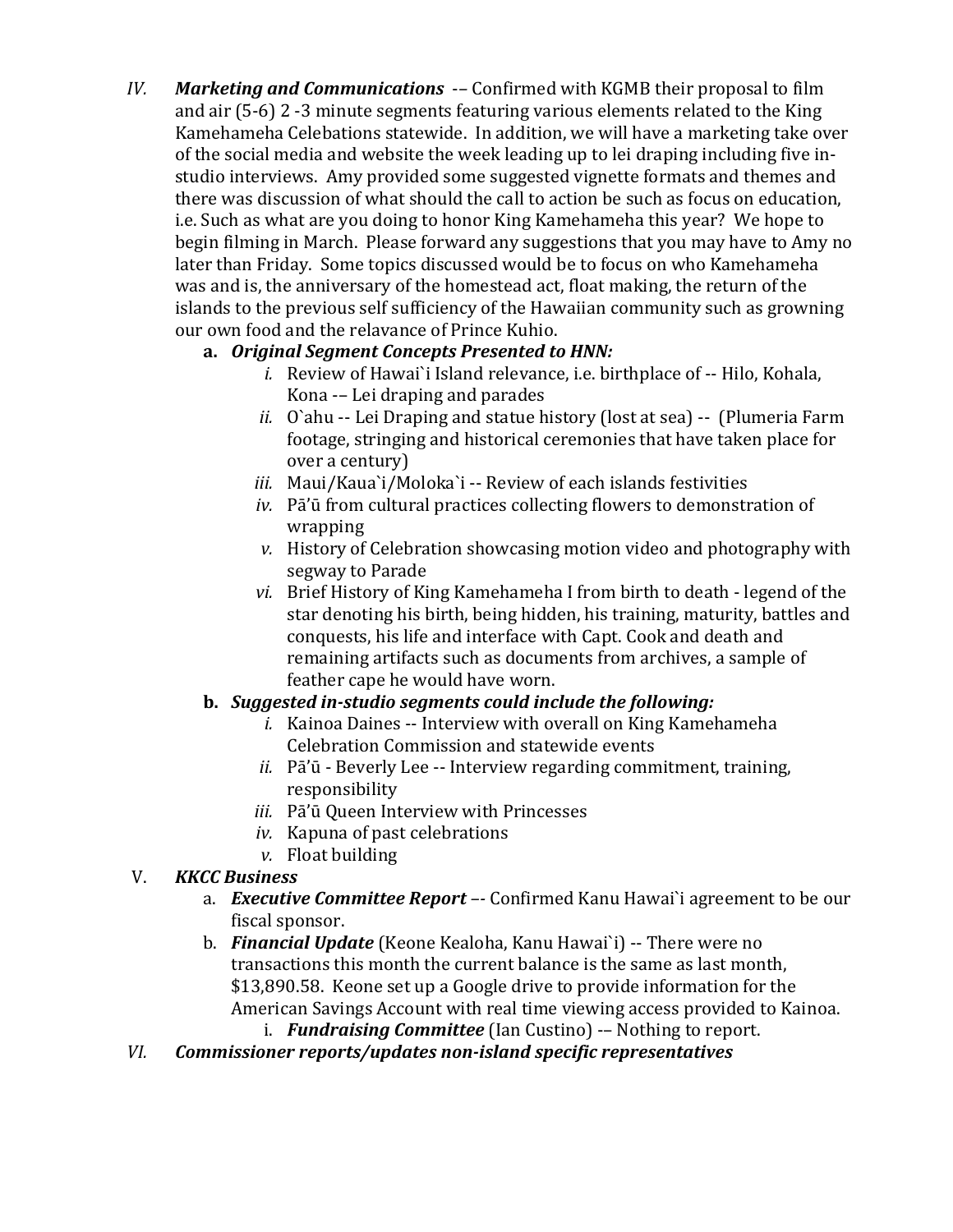- a. Royal Order of Kamehameha (Kainoa Daines) –- The annual convention will take place in October and is being held part virtual and partly socially distanced.
- b. 'Ahahui Ka'ahumanu (Louise Alina) –- Nothing to report.
- c. Hale O Nā Ali'i (Ian Custino) -- Nothing to report.
- d. Daughters & Sons of Hawaiian Warriors, Māmakakaua (Puake'ala Mann) –- Nothing to report.
- e. Daughters of Hawai'i (Gerry Miyamoto) –- Introduced Manu Powers and Kehaulani Keana`aina from Daughters of Hawai`i. Kehaulani Keana`aina will be replacing Gerry when she retires from the commission at the end of June 2021. Their annual meeting is taking place in a few weeks and will be conducted virtually.
- f. Association of Hawaiian Civic Clubs (Kēhau Pe'a) –- AHCC celebrates this month as mahina 'ōlelo Hawai'i, Hawaiian language month, with daily newsletters that showcase Hawaiian phrases, interesting facts, resources, etc. For those interested to be informed about upcoming 'ōlelo Hawai'i events this month, check out: [www.mahinaolelohawaii.org.](http://www.mahinaolelohawaii.org/)
- g. Kamehameha Schools Alumni Association (Kauhi Ahana) –- Nothing to report.
- h. Kapahulu Music Club (Kimo Alama Keaulana) -- Nothing to report.<br>i. Waimānalo Hawaiian Homestead Association (Kīlauea Wilson) -- N
- i. Waimānalo Hawaiian Homestead Association (Kīlauea Wilson) -– Nothing to report.
- j. Papakōlea Community Association (Lilia Kupuni`ai) -– Lilia introduced herself and advised that she was happy to represent the organization. Nothing to report.
- 
- VII. *Hawai'i Island Report* (Desiree Moana Cruz) –- Nothing to report. *Maui Report* (Moanike'ala Whittle-Wagner) –- Moanike'ala held a meeting with the *Pā'ū* units this past month which was attended by Maui pā'ū riders, KKCC representatives including Kainoa, Kimo, Kēhau, Beverly, Heli and Amy as well as Maui County officials. The meeting was requested by one of the riders who were under the false impression that there were funds available. In addition, she and Daryl have been working on a back up plan due to COVID. One of her goals is to bring the horse and pā'ū communities together. Due to the parade on the streets being canceled for 2021, they are working on a virtual video with page and princess representation that will be filmed on April 17 with video to air June 12 on Maui. The pā'ū riders will have until the end of the month to determine if they plan to commit. If they do not commit for 2021, their island will be held for 2022 and someone else will ride their island for 2021. Same for the Pāʻū Queen and Marshall. For the 2021 virtual video they will be riding an Equestrian pattern that was used historically and lei will be on display prior to mounting. The filming will take place at Ka Ono Ulu Ranch Oskie Rice Arena property which is currently sanctioned by Maui Mayor to be a public venue. She is also exploring the possibility of doing a virtual collaboration on pā'ū wrapping demonstrations to help to perpetuate pā'ū wrapping and wrappers. Manu noted that the Kona parade is also planning to do the same with regard to the moving their pā'ū riders rooster forward so the court doesn't have to remain for three years.
	- IX. *Kaua'i Report (*Lyah Kama-Drake) *–-* Nothing to report.
	- X. *Moloka'i Report* (Heli Silva) –- Nothing to report.